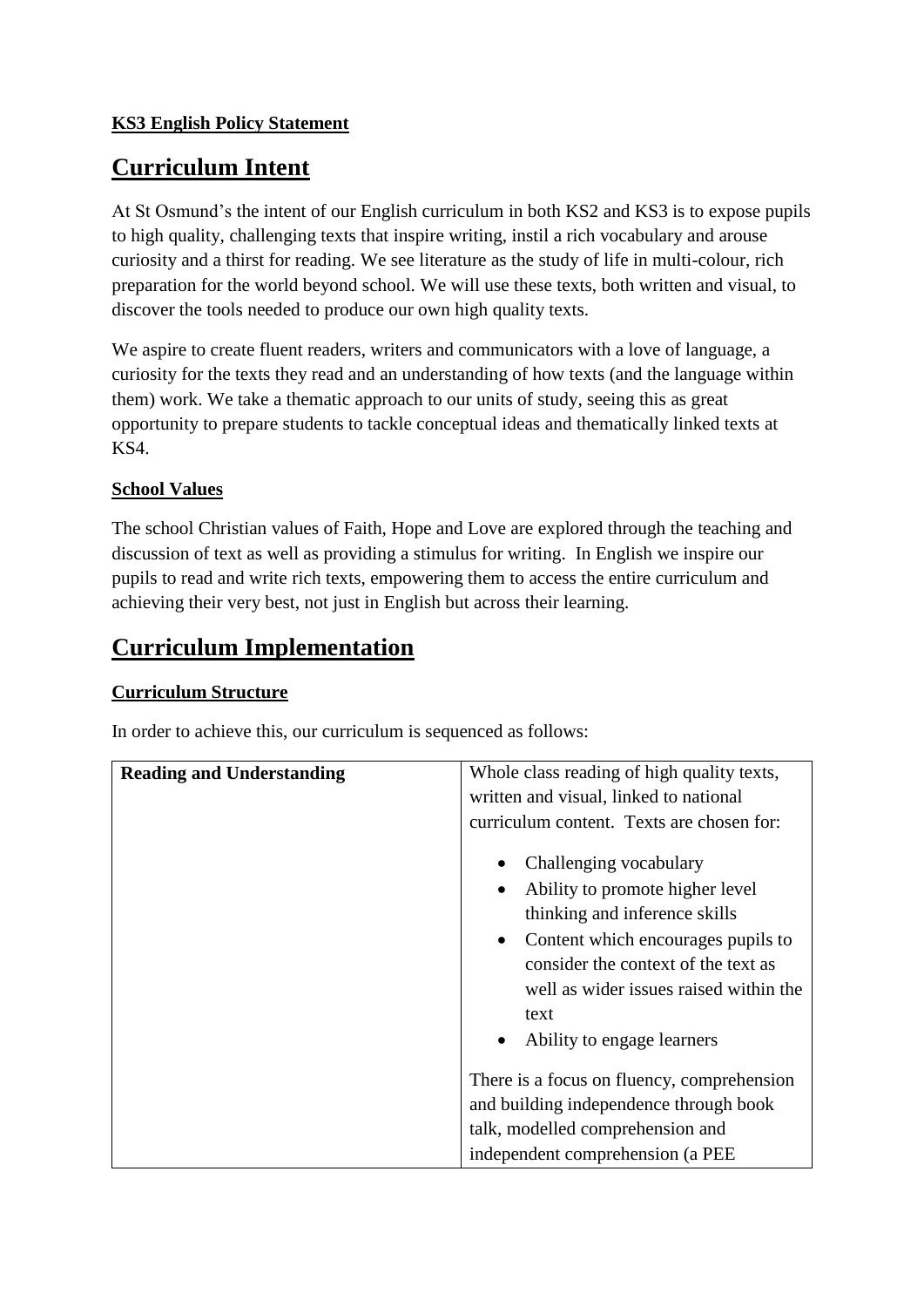|                              | structure is taught and developed to prepare<br>students for the rigours of KS4).                                                                                        |
|------------------------------|--------------------------------------------------------------------------------------------------------------------------------------------------------------------------|
|                              | The importance of context is introduced and<br>studied at KS3 (knowledge organisers and<br>independent research support this)                                            |
| <b>Reading as a Writer</b>   | Looking at a model example of a piece of<br>writing and using it identify literary<br>features.                                                                          |
| <b>Planning for Writing</b>  | Consideration of PAFF (purpose, audience,<br>form and format).                                                                                                           |
| <b>Extended Writing</b>      | Writing outcome produced supported by<br>planning, modelled examples and<br>knowledge organiser.<br>Editing and improving to take place as<br>writing progresses.        |
| <b>Editing and improving</b> | Peer-conferencing<br>Self-editing<br>Both forms of editing can be supported by<br>planning, modelled examples, vocabulary<br>lists, checklists and knowledge organisers. |
| <b>DIRT</b>                  | Time to reflect and respond to feedback:<br>Whole class feed-back<br>Peer-feedback<br>Verbal feedback (individual or to a<br>group)<br>Written individual feedback       |

This is supported by a daily 'Do it Now' activity which focuses on recapping previous lessons and content on the knowledge organisers.

Furthermore, all students in Year 7 and 8 take part in a 'Let's Think in English' intervention lesson once a fortnight. During these lessons, students are exposed to a range of unseen texts and develop a range of critical-thinking skills through oracy. This programme of study is based on cognitive science and will pay rich rewards at GCSE,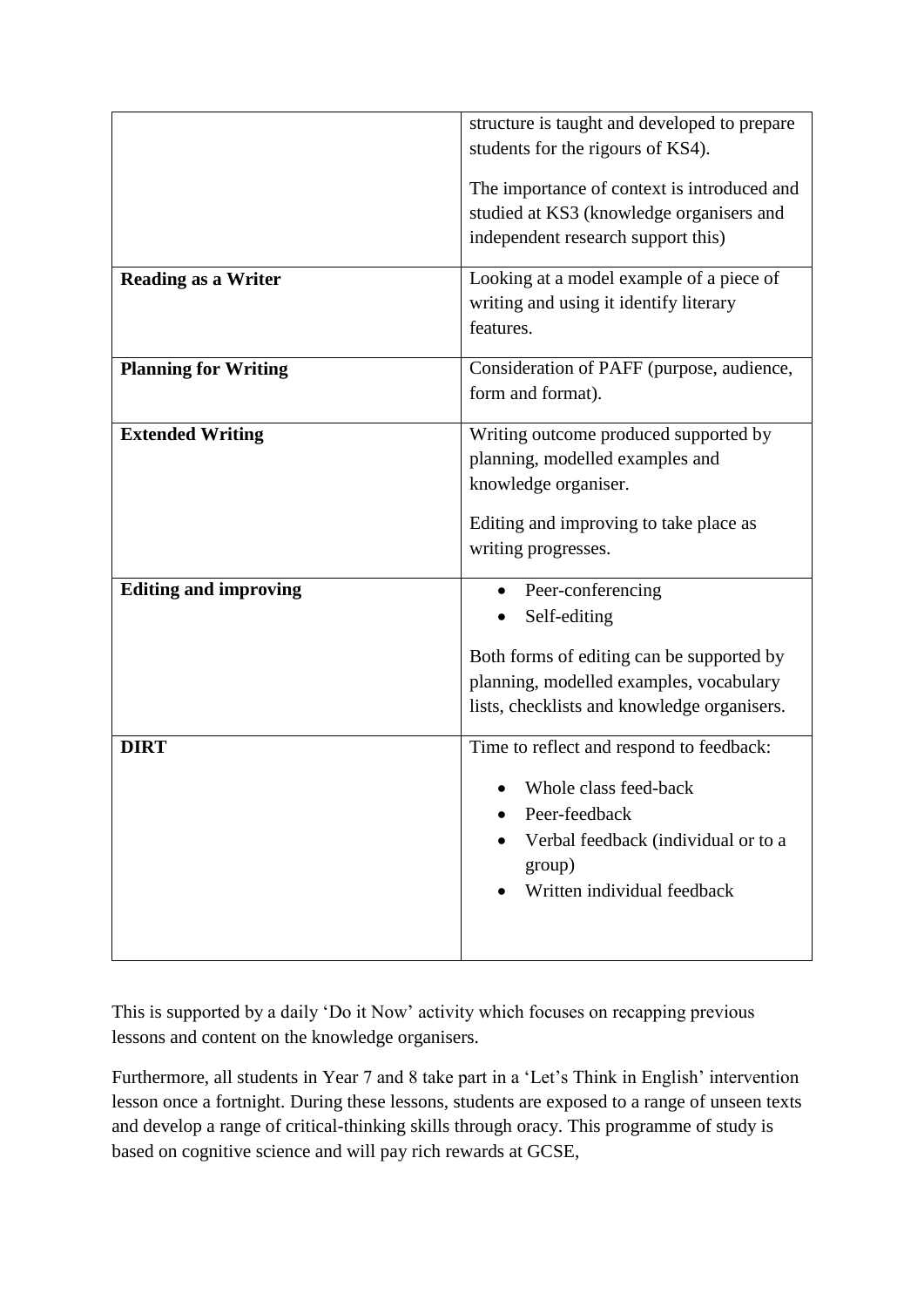#### **Spiralled Curriculum**

Over the course of Year 7 and 8, a range of text types will be explored to ensure pupils are experts in a range of writing styles by KS4. Skills and knowledge are built upon year on year, with the KS3 curriculum building upon the skills learnt in KS2 and developing them looking towards KS4.

Selected texts progress in challenge between Years 7 and 8 as does the level of inference expected of the pupils. In particular, the importance of looking at the context is introduced and developed as is the skill of responding to a question in the form of an essay.

KS2 and KS3 work closely together so that KS3 teaching continues to build on the learning that has taken place at KS2. This is illustrated in our curriculum overview documents. Furthermore, St Osmund's works closely within the DASP pyramid to ensure that students are prepared for learning at upper school and a DASP curriculum overview has been created for KS3.

#### **Reading**

Part of one lesson a fortnight will be a library session. This is an opportunity to allow time for personal reading, encourage 'book talk' and inspire pupils' reading choices. A reading challenge is provided to encourage students to read a variety of texts.

Other whole class reading sessions will explore texts linked to the writing outcomes.

All students in Year 7 and 8 take part in a 'Let's Think in English' intervention lesson once a fortnight. During these lessons, students are exposed to a range of unseen texts and develop a range of critical-thinking skills and reading skills through oracy.

The optimum minimum reading time each day to make progress in personal reading is 20 minutes per day. As a school we are providing at least half of these with the expectation that 10 minutes reading will take place each evening at home. We encourage 'responsible reading' where pupils take ownership of their own reading at home.

Reading comprehension is enhanced by weekly Read Theory homework. This is a selfadjusting computer programme, where pupils complete regular comprehension activities, giving teachers an overview of progress and automatically adjusting difficulty according to this.

## **Writing**

The teaching sequence for writing is outlined on pages 1 and 2 of this document. The rationale behind this sequence is to explore and model explicitly what good writing looks like before children encounter tasks independently, focusing on high quality sentence construction using great models created in class or from published authors and writers. This draws on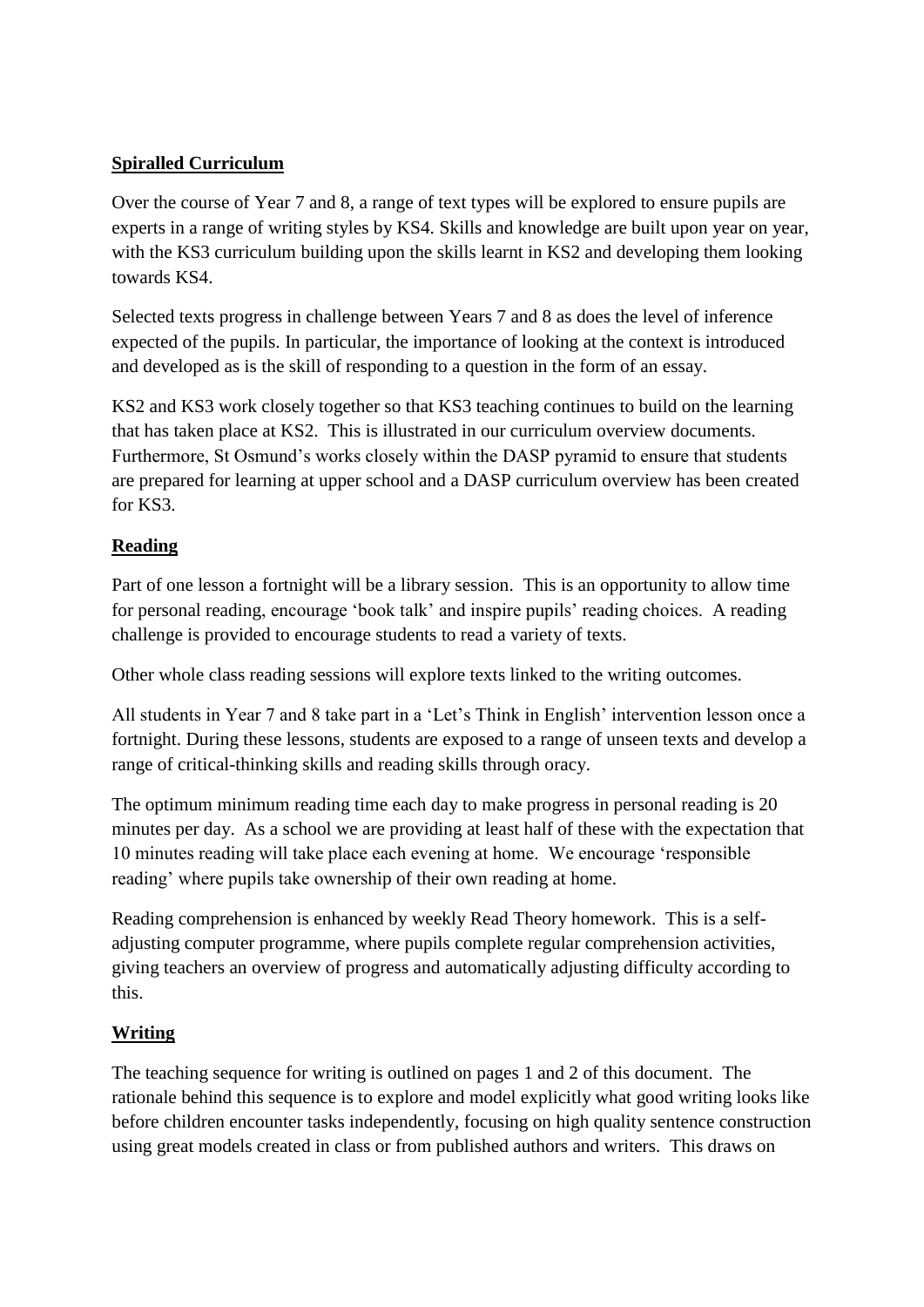good practice from both Talk for Writing and The Write Stuff approaches, tailored for our pupils and our Middle School system.

## **Speaking and Listening**

Daily opportunities for speaking and listening are visibly built into teaching sequences as well as explicit teaching and assessment of speaking and listening tasks. An individual presentation is introduced in Year 7 and developed in Year 8 to prepare students for the speaking and listening exam in KS4.

'Let's Think in English' is a fortnightly intervention which targets speaking and listening skills. These sessions focus on spoken responses and encourage students to listen to each other and respond appropriately.

We work closely alongside the drama department with clear curricular links. There are opportunities for the pupils to explore texts studied in English through drama and to use drama as a medium for preparing for writing.

# **Spelling**

All students in Year 7 and 8 will be provided with a log in to Spellzone throughout the year. This is a programme which is tailored to the pupils' individual spelling ability. As part of their weekly homework, students will be following their individual course pathway. For some students, this may be replaced by Lexia for one term.

Teachers to also display a vocabulary list on the board. Teachers to refer to this list to encourage students to correct their own spelling mistakes.

## **Vocabulary**

Specific opportunities to explore Tier 2 and 3 vocabulary will be given through:

- Key vocabulary for the lesson displayed on the board
- Pre-teaching and exploration of tier 2 and 3 vocabulary
- Tier 3 vocabulary lists included within knowledge organisers
- Explicit teaching of the vocabulary of speaking compared to the vocabulary of writing, particularly when looking at degrees of formality
- Thesaurus thinking modelled and used during writing

# **Homework**

- 20 minutes Spellzone per week
- 20 minutes Read Theory per week
- Additional tasks linked to the topic (for example preparation for speaking and listening task or learning information from the knowledge organiser)
- 10 minute daily read linked to the reading challenge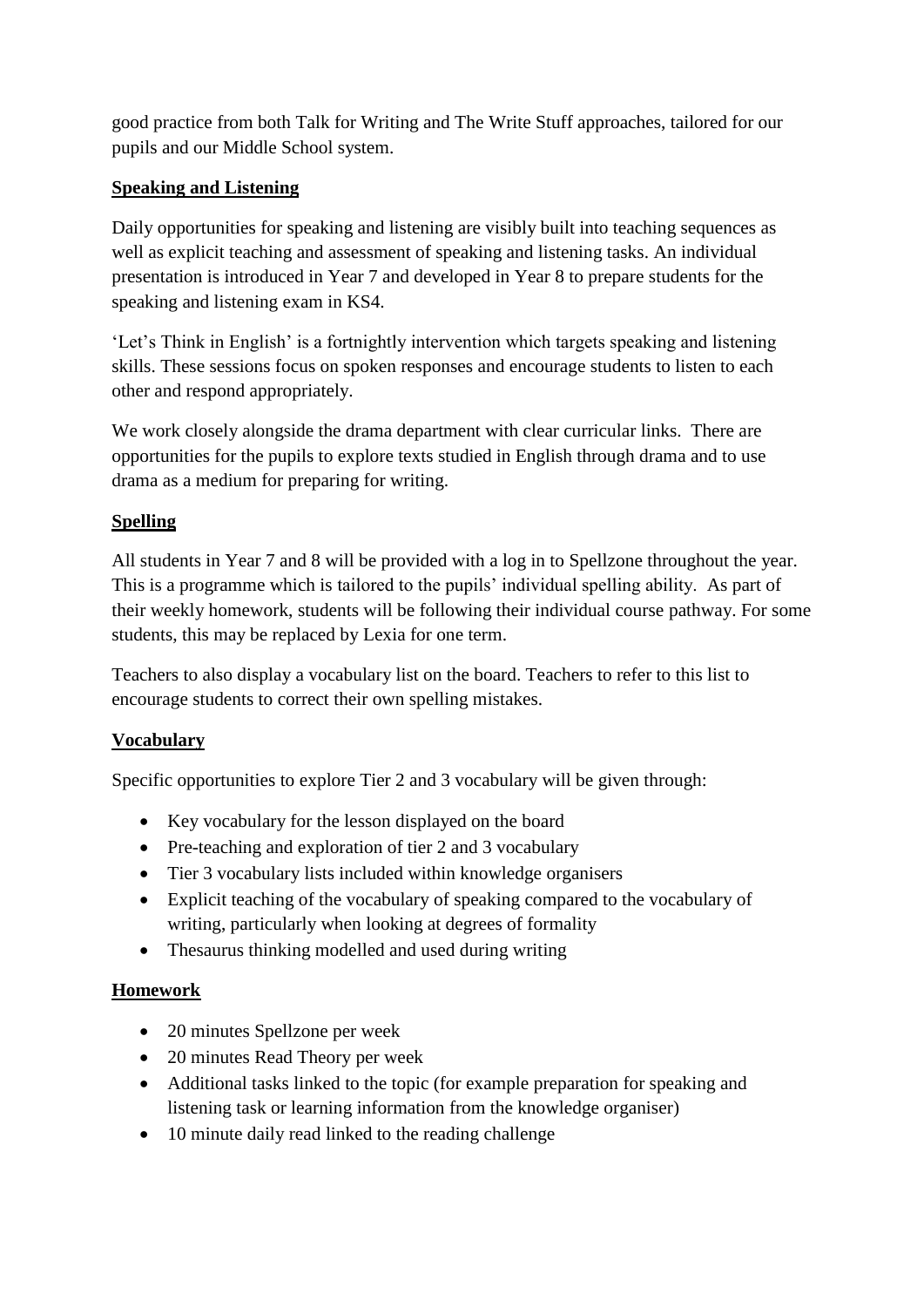Year 7 students on the Lexia programme will do Lexia instead of Spellzone and Read Theory for the term they are on the programme.

#### **Books**

Pupils have the following books:

- Progress book: for all everyday work, including Do It Now activities, reading activities, building up to writing, drafting and final versions.
- Homework book: for logging reading, he reading challenge and any other additional tasks.

There will be a copy of the knowledge organiser in both the progress book and the homework book.

## **Feedback**

Feedback should be in line with the school's feedback policy, ensuring it facilitates progress.

Where possible, direct, live feedback is the most effective way to ensure progress. Encourage response in purple pen.

Pupils' books should be read regularly with individual written or whole class verbal feedback given **and acted upon**.

High expectations should be upheld regarding spelling, punctuation and grammar and handwriting. 3 incorrect spellings should be identified in each written piece and corrected independently in DIRT time.

Facilitate independence in correcting by giving the minimum level of support and building more in if needed.

#### **Resources**

Most resources are electronic. All planning is in PowerPoint form with a separate unit overview and teacher notes with slides where needed. All schemes of work and subject related resources can be found on Staff Drive.

All books and textbooks can be found in the in cupboard near Room 14.

#### **Knowledge Organisers**

Each unit of work has a Knowledge Organiser. Depending on the topic, the content of the knowledge organiser can include:

- Assessment tasks linked to the topic
- Key vocabulary and literary terms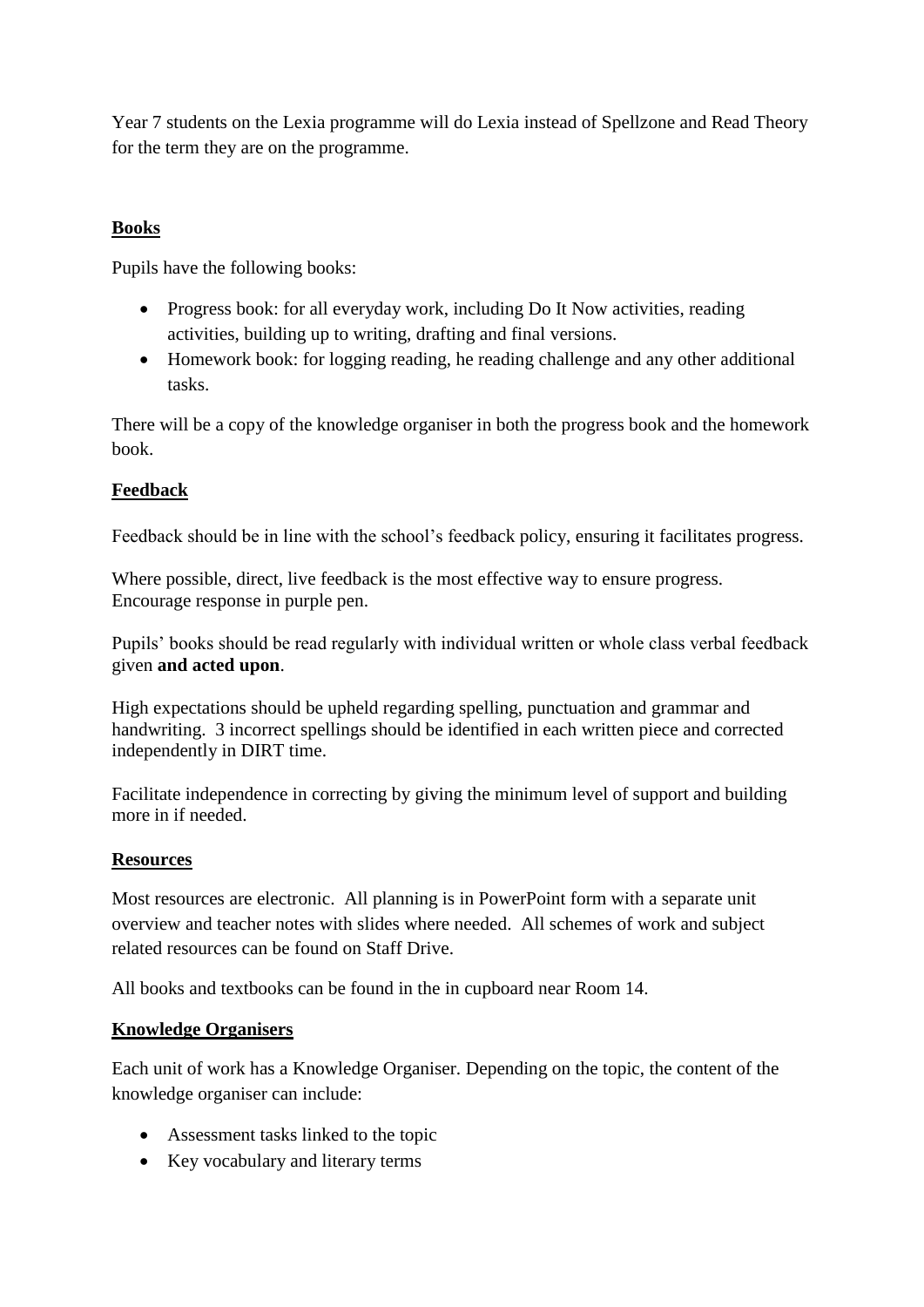- A plot overview and summary of key characters
- Information linking to the context of a text

These should be clearly visible and up to date in all books. These are displayed on the school website and all pupils should have a copy to take home in their homework books. Use for reference and recall activities.

## **Differentiation**

In class, challenging curriculum content is delivered to all. Differentiation is then responsive according to needs at a point in time. Differentiated worksheets and specific tasks for individual groups are discouraged as these are limiting to a child's potential in the moment.

Questioning adheres to our school 'No Hands Up' policy, which aims to ensure engagement by all. Ask a question, give all pupils thinking time before asking any pupil the answer. Teachers can use their knowledge and discretion to target questions according to their knowledge of pupils' ability and level of confidence.

Live feedback enables each pupil to progress and improve according to individual needs and individual support is put in place when needed.

Task planners are used for those who need them and notes put in the margin by the teacher/ TA if this is useful.

## **A range of additional responses take place outside of the classroom:**

## **Interventions**

All pupils in Year 7 who did not make ARE in KS2 will undertake Lexia intervention during the school year with follow up intervention with Mrs Lawrence if needed.

SEN interventions in reading, handwriting and spelling will take place for those in need.

# **Pupil Premium**

As per the school policy, pupil premium pupils will be carefully indicated on seating plans and in markbooks. The seating of these pupils will be carefully considered. Their progress will be closely monitored and funding used to offer specific support if needed. Books will be looked at first and support given freely.

Pupil premium pupils are prioritised for Lexia support.

Spellzone is tailored to the pupils' individual spelling ability. Pupil premium students will be following their individual course pathway and work on their own individualised targets.

English trips and opportunities prioritise pupil premium pupils. Book events are subsidised and there are plans to support local library membership for our pupil premium pupils.

# **SEN**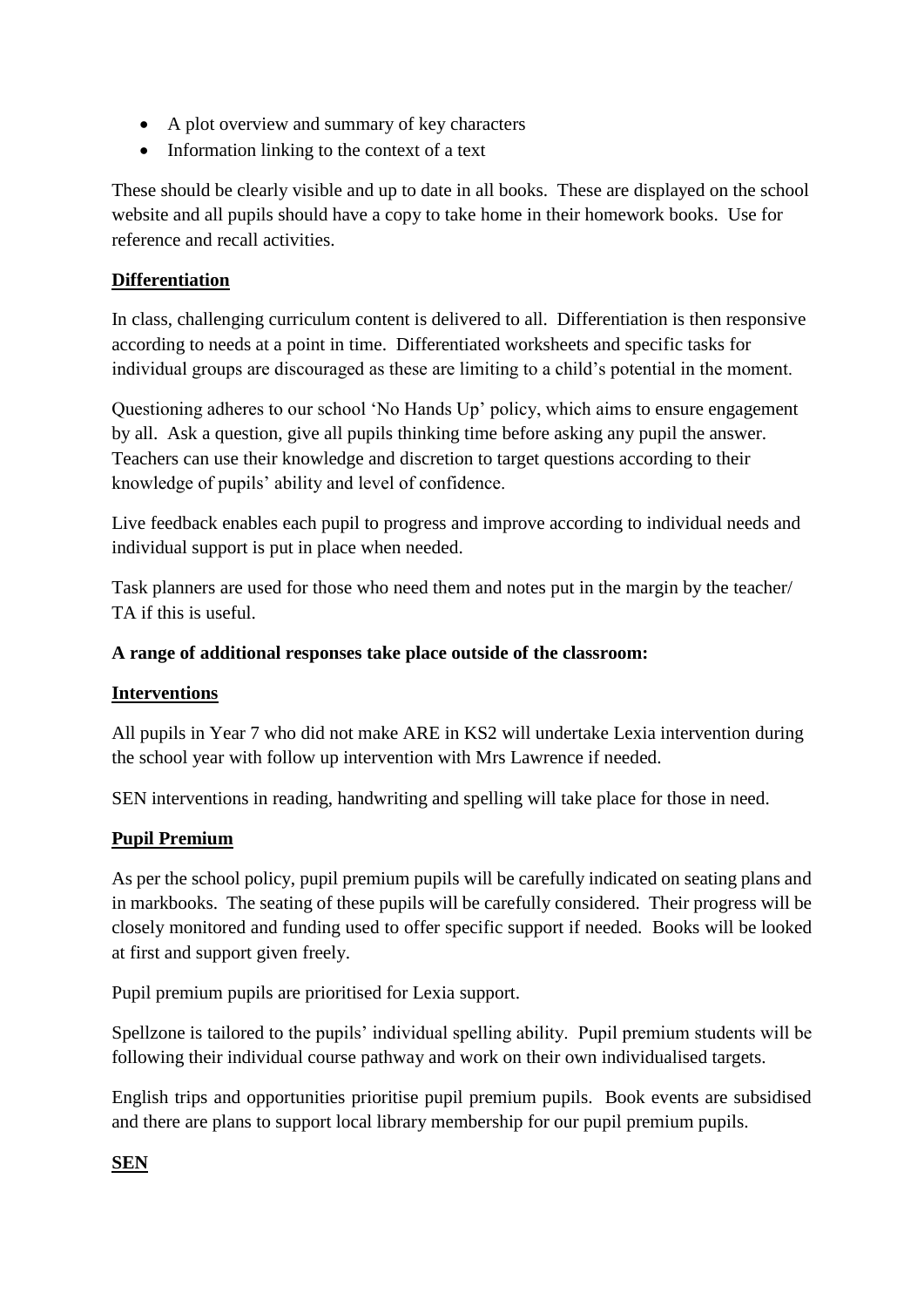All teachers should be aware of the needs of their SEN pupils by reading their pupil passport and looking at their file.

The seating of SEN pupils will be planned for and clearly indicated on seating plans.

The English department will work closely with the SEN department to ensure English needs are supported and other learning needs planned for. English teachers will contribute to the learning outcomes document for each SEN pupil who has a language related need.

## **Cultural Diversity**

A range of fiction and non-fiction texts are deliberately chosen to provide pupils with knowledge and experience of a range of cultures and ways of life. Building on the knowledge and skills acquired at KS2 (where students learnt empathy and compassion), KS3 students are presented with texts which may challenge their own views and are encouraged to discuss these views. Furthermore, students in KS3 are encouraged to look at the context of the text and explore how this may have influenced a writer. They also have to consider the reader or audience and how different readers or audiences would interpret and be affected by a text based on their culture, beliefs and way of life.

These texts are reviewed regularly (at least annually) in order to assess their suitability and ensure the pupils receive a rich diet of culture and world views.

# **Curriculum Impact**

#### **Assessment**

As DASP Middle Schools we use a 5 band assessment system. Bands are reported to parents three times a year.

#### **Writing Assessment**

A mark scheme for writing has been developed by DASP to assess students' writing. This mark scheme is based on the AQA KS4 language paper mark scheme and looks towards KS4.

Regular internal and external (DASP) moderation will help us to verify these judgements.

#### **Reading Assessment**

GL assessments taken in Year 7 and Year 8 help to monitor comprehension and are used to track progress.

In both Year 7 and Year 8, extended responses to questions on a text in the form of an essay provide assessment bands.

Read Theory homework will also give an indication of reading ability and progress.

## **Monitoring**

Monitoring is combined in the following forms: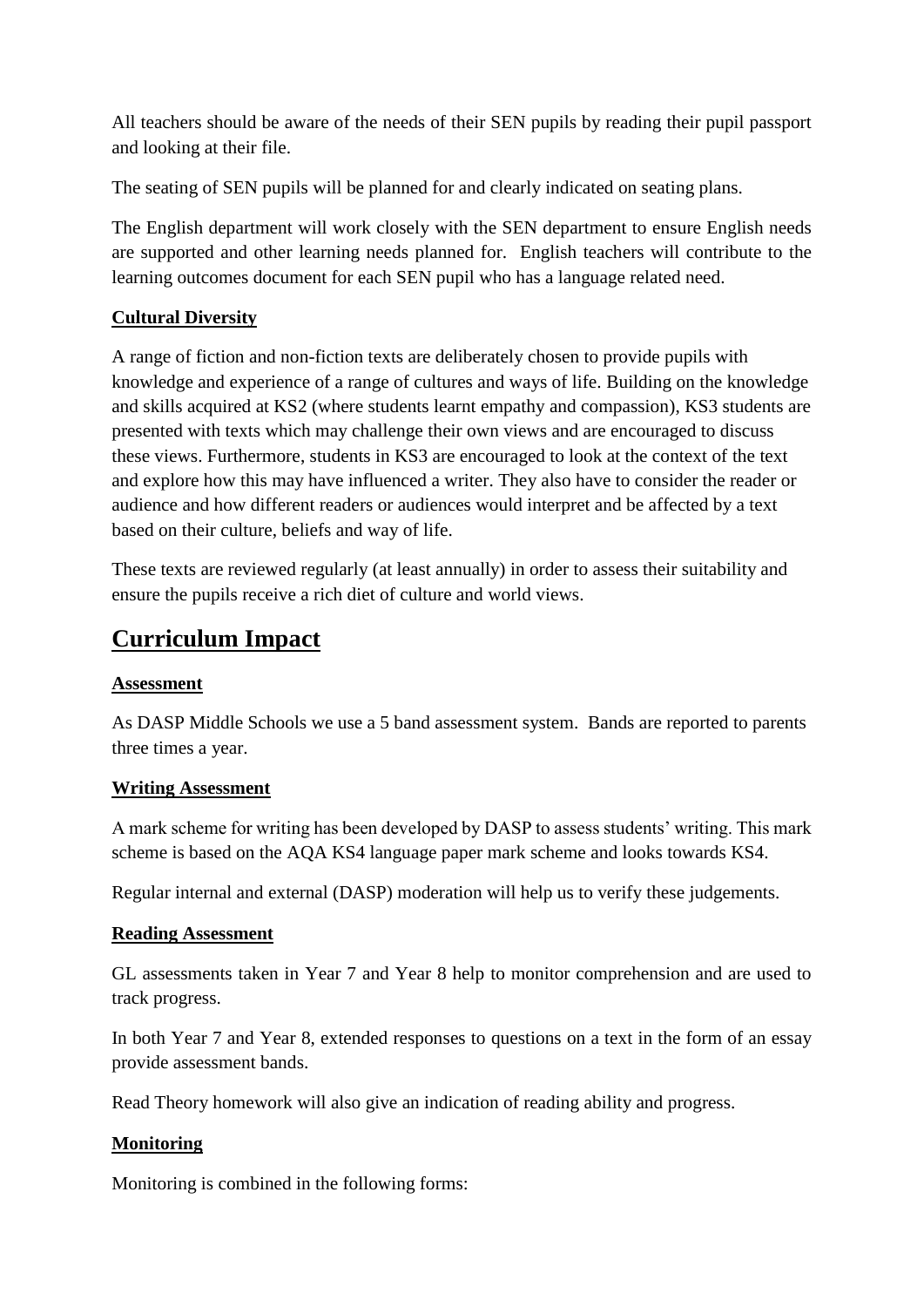Looking at books

Looking at lessons

Talking to students and teachers

Looking at data

These elements take place in a combined approach in order to build a big picture of progress in the department. Feedback will be given and areas for development will form a focus for the next round of monitoring.

#### **Link Governor**

Lesley Bainbridge lbanbridge@stosmunds.dorset.sch.uk